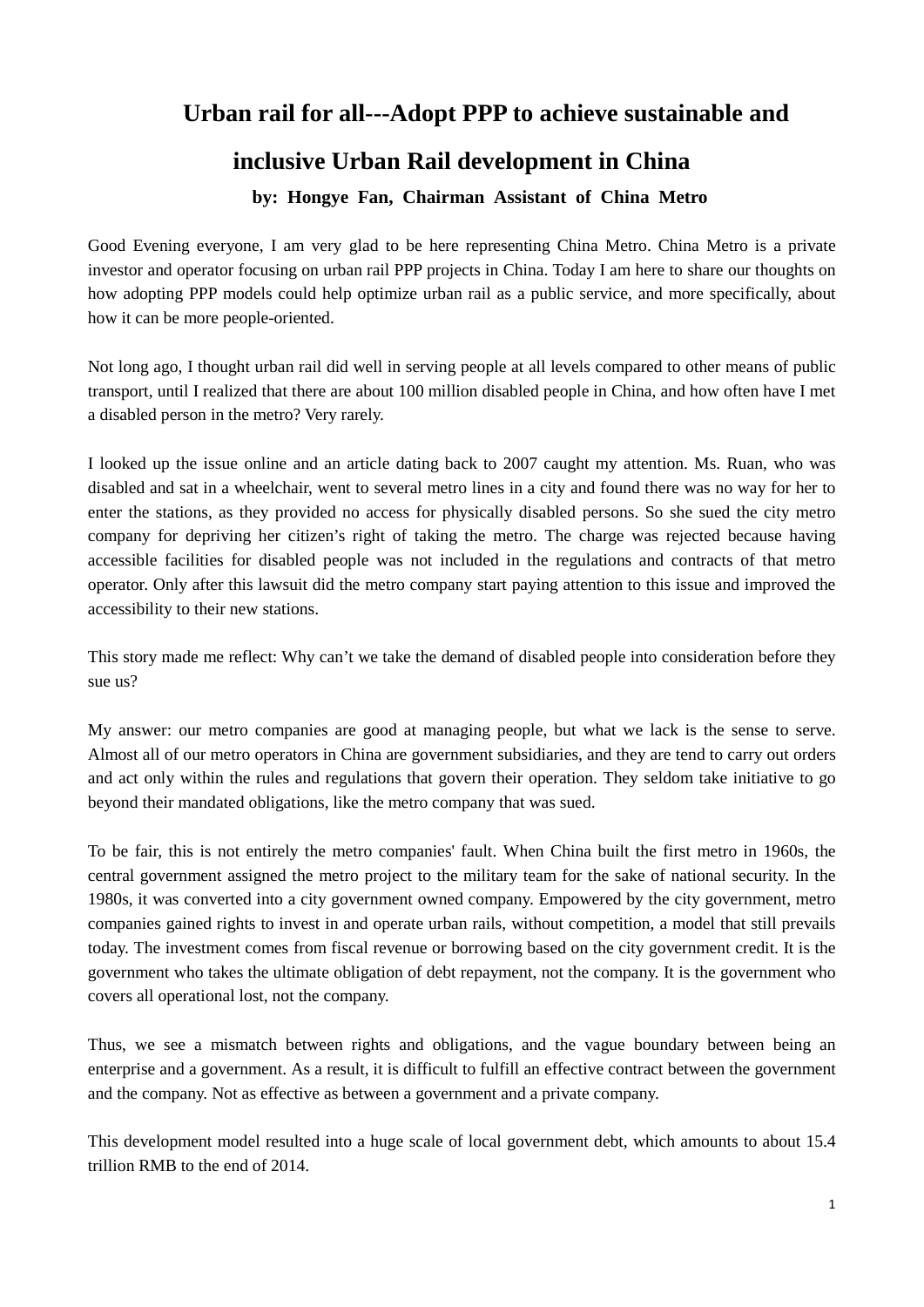Recognizing this challenge, the central government designates PPP as a tool for reform and innovation of public service supply.

Considering the market scale, population structure and developmental stage of infrastructure, PPP has a unique significance in China, which equals to a successful reform known as "Bao Chan Dao Hu", a more international interpretation is the reform of property rights system.

Actually, the traditional state-owned metro company model completed the first step of Bao Chan Dao Hu, because the city governments contract the urban rail projects to city-owned companies. This enables an amazingly quick development of urban rail network construction, facilitating the evolvement of a highly competitive market of infrastructure construction.

PPP is the second stage of Bao Chan Dao Hu. In this stage, city government brings in competition into infrastructure investment and public service operation. And the contractors change from city-owned metro companies to private companies such as China Metro, who can invest their own money and also operate the metro by themselves.

Private companies are the union of people. Developing the private sector and protecting private companies' rights is a conduit for maintaining people's rights, and as such a key aspect of People-first PPP. Private companies and people share equal status in society. This makes private companies better service providers, and allows for people's effective supervision of them.

Private companies use their own capital to invest, take the ultimate obligation of a project company's debt, get returns from good operation, will and must fulfill effective contracts with the government. Because private companies are not the governments' children, if making any mistakes, it won't be pardoned by a paternal government. So the government can strictly hold us accountable based on contracts without any hesitation. This fundamentally solves the mismatch between obligations and rights. And private companies are motivated to save cost and continuously optimize service.

How could we strengthen the motivation by project-wide scheme design? Our company has some experience. We recommend a subsidy system, in which a city government and we agree on a cap for annual subsidy according to existing operational cash-flow imbalance data. If the real loss is more than what was agreed, we will bear the extra loss by ourselves. By improving service, we will reach a breakeven point of operational cost and revenue. That is the starting point when government pays us reasonable return as a reward of good work. In addition, we will also apply cutting-edge technologies to improve the profitability of urban rail, and use the revenue from that investment to compensate the operational loss.

China is an open-minded country. China Metro is an open-minded enterprise. China is actively sharing the experience and lessons learnt from the whole World. China Metro invites the investors and operators from all over the world, to join this round of reform together, and make a difference towards urban rail for all. I firmly believe that the application of "People first" PPP will enhance competition in urban rail development and incentivize developers and operators to provide better services for their customers, including Ms. Ruan whom I hope will enjoy metro access in all China's cities in the future.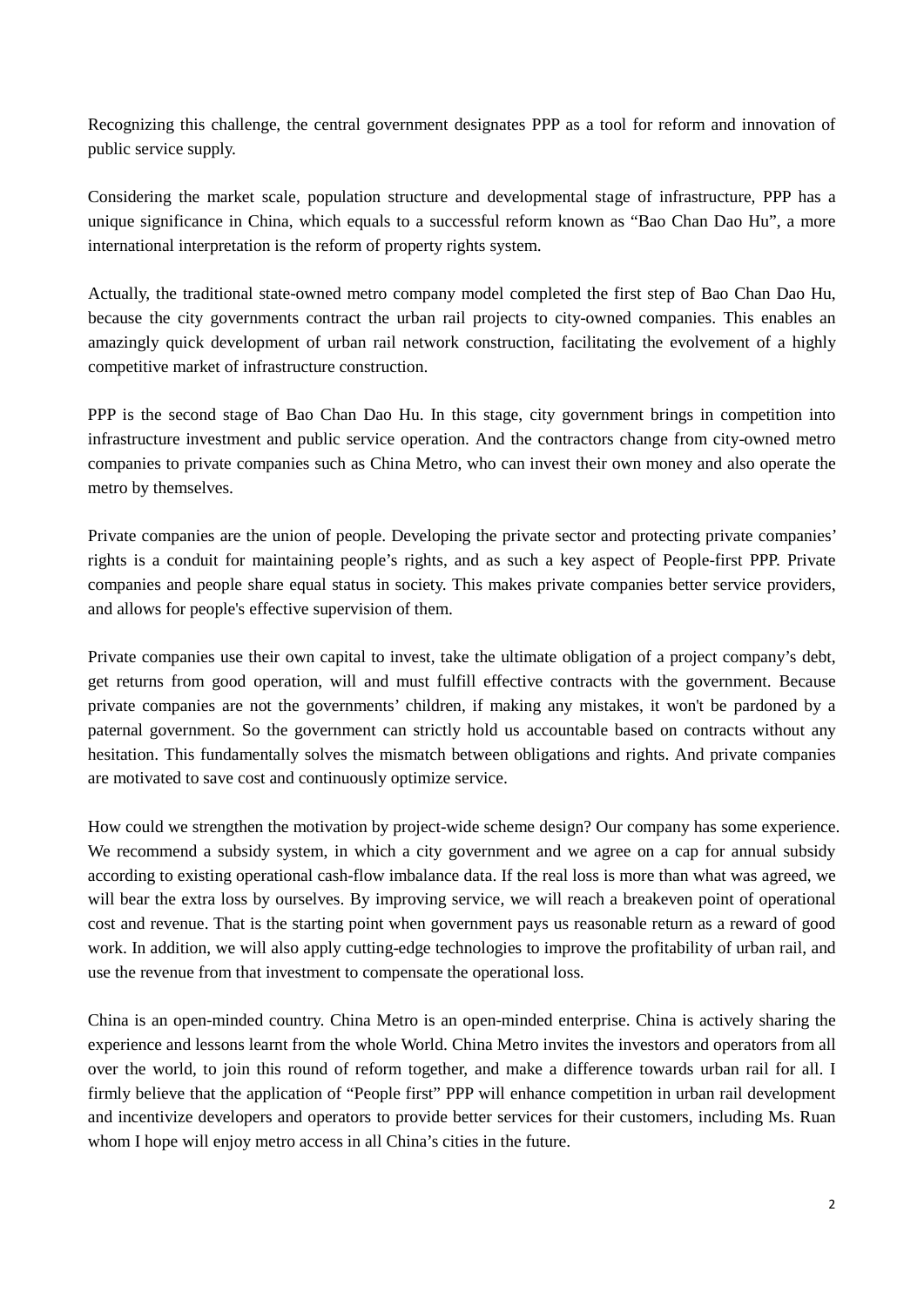## **Chinese Translation:**

## 全民的城市轨道交通:通过 **PPP** 实现中国城市轨道交通的可持续和包容性发展

女士们,先生们,大家好,很荣幸今天我可以代表中轨集团,在这里与各位分享有关城市轨道交通 PPP 的一些思考。中轨集团是一个民营的轨道交通投资运营商,专注于中国城市轨道交通的 PPP 项目。我们想 与大家探讨一下,如何通过 PPP 模式,优化城市轨道交通的服务水平,服务城市所有居民,实现以人为本。

 相较于其它的公共交通方式,城市轨道交通在服务各个居民群体方面,已经做到很不错了,但还有很 多提升的空间。比如,中国的残疾人人口约一个亿,而当我向周围的朋友问起,你坐地铁的时候有没有遇 见过残疾人?大家的答案都是几乎没有过。

我在网上开始查阅一些相关资料,并注意到这样一则新闻。在 2007 年,一位残疾人, 阮女士, 乘坐 着轮椅到了几个地铁口,却发现都没有办法进去。她很无奈,于是向法院告了地铁公司,认为其剥夺了她 乘坐地铁的权利。法院驳回了诉讼,理由是为残疾人提供无障碍设施,并不包含在地铁公司运营合同的范 围内。不过,因为这起诉讼,地铁公司着手改善,开始为残疾人提供地铁无障碍设施。

 这件事让我反思,为什么我们不能在这个残疾人士起诉地铁公司之前,就想到应该为他们提供这样的 服务呢?

 在中国,地铁公司是政府下属机构,并未通过任何竞争便获得了投资、建设、运营地铁的权利。地铁 公司成立之初就作为管理主体而非服务主体去执行政府的指令,按照政府给它们设定的规章制度、评判标 准去完成地铁的管理任务。管理和服务是立场和思维的区别,在现有地铁公司的机制安排下,是很难有所 转变的。

事实上,我国城市轨道交通的管理主体从一开始就是行政单位而非企业。从 20 世纪 60 年代,中国修 第一条地铁的时候,就把地铁作为战备工程,把任务交给了军队。一直到 80 年代,地铁投建运的主体, 才从一个完全的政府机构,转变成了当地政府所有的企业。这对于城市轨道交通的发展无疑是一大进步。

 但这一模式却产生了权责不清,政企不分的问题。因为投资地铁的钱来自于财政资金和以政府信用为 基础的借款,地铁的运营由财政兜底。政府承担了地铁运营的终极债务责任和所有的运营亏损,而不是企 业。这样的模式助长了地方政府债务的激增。2014 年底,中国地方政府债务已经达到了 15.4 万亿。

 意识到这个问题和挑战,中央政府引入了 PPP,作为改革和创新公共服务的重要手段。在中国当前的 市场规模,人口结构和基础设施发展阶段下,PPP 的意义可以与当年的包产到户相提并论。

 其实,地铁公司的模式已经完成了基础设施包产到户的第一步,把基础设施和公共服务从政府公办公 营交到了政府所有的地铁公司上。这显著地促进了城市轨道交通网络的快速发展。同时,地铁公司通过公 开招标选择施工单位,也促进了工程建设行业的高度竞争和市场化。

 PPP 是我国基础设施包产到户的第二个阶段。在这个阶段,政府更进一步,将基础设施和公共服务通 过市场竞争的方式交给最有实力的投资、运营商。哪个社会资本有最好的服务水平和最高的投资效率,哪 个社会资本就胜出,成为基础设施和公共服务的供给方,全面负责基础设施和公共服务的投资、建设、开 发、运营和管理。为了最大化地发挥 PPP 模式的作用,让权责对等、政企分开,社会资本方应优先选择民